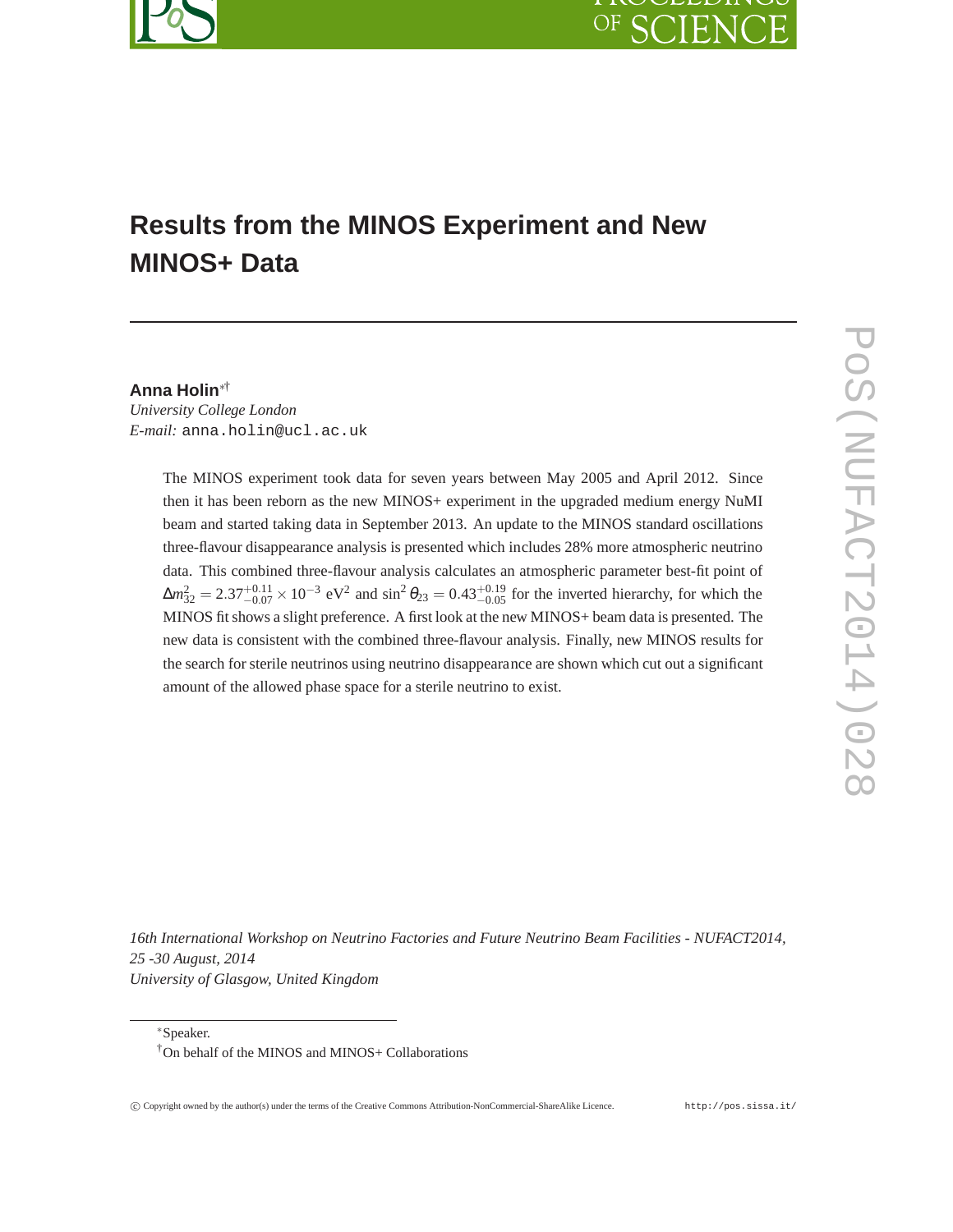### **1. Introduction**

Over the past decade, MINOS has been successfully measuring fundamental neutrino oscillations parameters. Using the NuMI beam [1] and its two-detector design, a Near Detector (ND) at the beam source at Fermilab and a Far Detector (FD) 735 km away in the Soudan Mine in Minnesota [2], MINOS was able to cancel out many systematic uncertainties, for example associated with Neutrino Flux [3], and push the boundaries of the measurements that could be made [4]-[6].

MINOS took data between May 2005 and April 2012, mostly in the so-called Low Energy (LE) beam configuration, with the neutrino spectrum peaked at approximately 3 GeV, close to the standard 3-flavour oscillations maximum at about 1.6 GeV in the MINOS Far detector. This allowed MINOS to carry out precise measurements of the muon neutrino disappearance oscillations parameters. MINOS was then reborn as the ongoing MINOS+ experiment [7], and is now taking data in the NOνA-era NuMI beam, which started producing neutrinos in September 2013 and is running at a higher energy, optimal for the NOνA experiment [8]. This so-called Medium Energy (ME) beam is peaked at approximately 7 GeV, relatively far from the standard 3-flavour oscillations maximum, however, on the other hand, MINOS+ is currently the only neutrino experiment in the world seeing a wide-band on-axis beam, with a wider neutrino energy range than other accelerator neutrino experiments such as  $NOvA$  and  $T2K$ , and with significantly more events per unit of exposure due to being on-axis. MINOS+ has therefore a unique potential to look for new physics and exotic phenomena such as sterile neutrinos, Non-Standard Interactions (NSI) [9], and large extra dimensions. This proceedings paper summarises some MINOS and MINOS+ results as of October 2014.

#### **1.1 The MINOS(+) Experiment**

The MINOS(+) experiment consists of two detectors, a Near and a Far Detector. The detectors are in the path of the NuMI neutrino beam. The ND is located at Fermilab, 1.04 km from the NuMI beam source, and its purpose is to measure the neutrino beam before oscillations have occured. The FD is located ∼700 m underground in the Soudan Mine, and measures the neutrino beam after the neutrinos have oscillated.

In order to generate neutrinos, the NuMI beam sends bunches of 120 GeV protons onto a 1 m long graphite target. This generates hadrons which are focused by two magnetic horns and decay into secondaries and neutrinos in a 675 m long decay pipe. The secondaries are then removed from the beam by a hadron absorber at the end of the decay pipe and a "muon shield" consisting of 240 m of dolomite rock on the way to the MINOS ND. This leaves a neutrino beam that consists mostly of muon neutrinos (91.7%), with an admixture of muon antineutrinos (7%), and a small electron neutrino contamination (1.3%). The NuMI beam can be modified to produce an antineutrino enhanced beam (rather than the standard neutrino-dominated beam) by reversing the horn current and thus focusing negative hadrons.

Both MINOS(+) detectors are large magnetized iron scintillator tracking calorimeters optimised to measure muon tracks from muon neutrino charged current (CC) interactions and to separate muon neutrinos from antineutrinos based on track curvature. They are built out of alternate planes made of steel and scintillator. The scintillator planes are attached to the steel planes and consist of long scintillator strips with embeded wavelength shifting fibers that are read out by pho-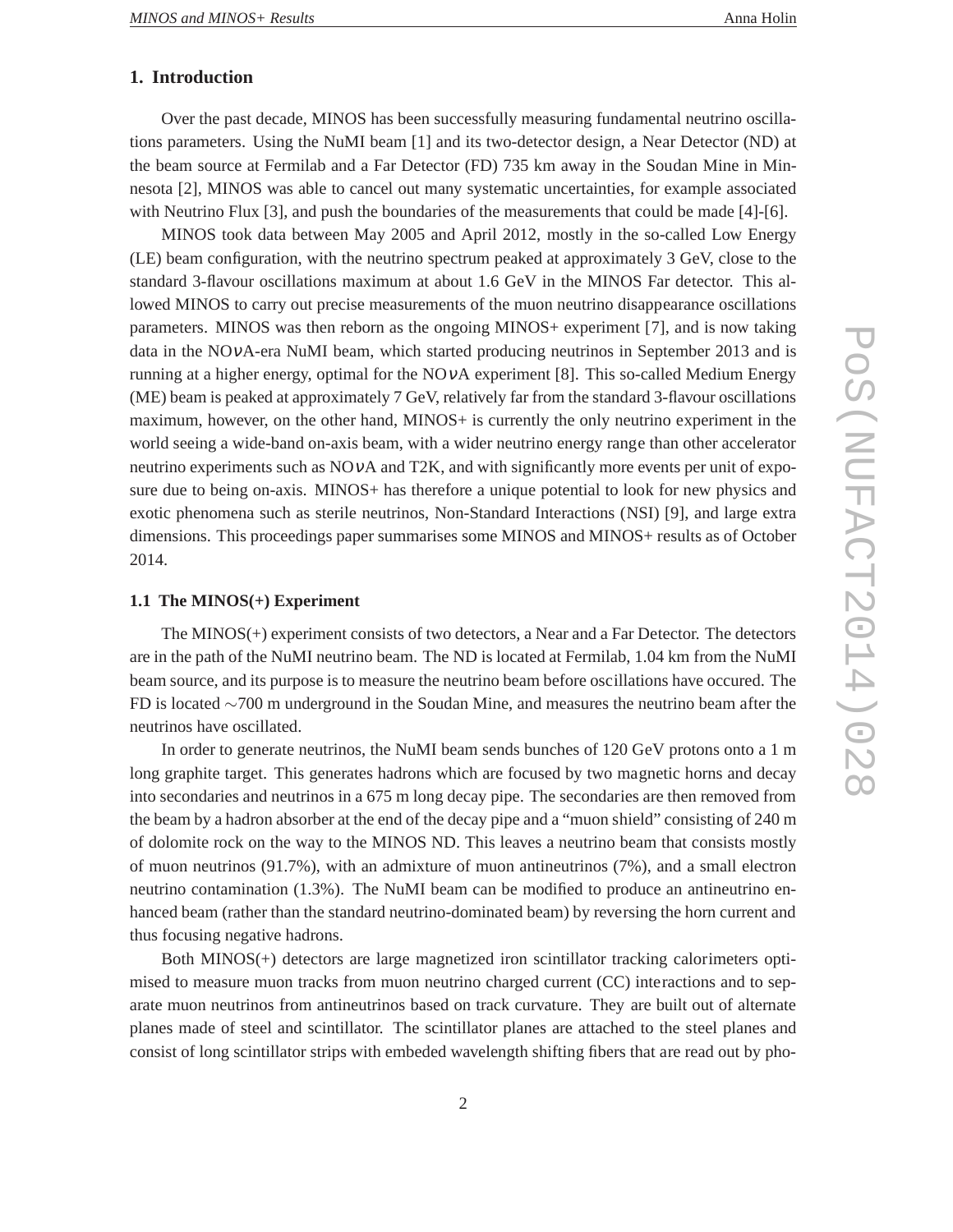

**Figure 1:** Pictures of the two MINOS+ Detectors. The Near Detector is smaller, at about 1 kT mass and 15 m length. The Far Detector is very large at 5.4 kTon mass and 30 m length, and has a veto shield above it to identify cosmic ray muons.

tomultiplier tubes. Subsequent scintillator planes are positioned orthogonally to each other for 3-D reconstruction of events. The steel planes serve as a large detector mass to increase the likelihood of neutrinos interacting in the detector. Figure 1 shows pictures of the MINOS Near and Far detectors. The ND is 15 m long, 3.8 m tall and 4.8 m wide. It weighs approximately 1 kT and has a "calorimeter" region where each steel plane is instrumented with scintillator, and a "spectrometer" region where only every fifth plane is instrumented; there are 282 steel planes, whether instrumented or not, in total. The FD is 30 m long, 8 m wide and 8 m tall. It weighs 5.4 kT and consists of 486 fully instrumented steel/scintillator planes. It also has a veto shield to identify cosmic ray muons.

#### **1.2 Neutrino Oscillations**

There are three known active neutrino flavours, the electron, muon, and tau neutrino ( $v_e, v_\mu, v_\tau$ ). Each neutrino also has a corresponding antineutrino. Neutrinos interact only via the weak force (and gravity), and therefore very rarely, and have been observed to oscillate between the flavours as they travel. Neutrino oscillations can be described by Equation 1.1:

$$
\begin{pmatrix} v_e \\ v_\mu \\ v_\tau \end{pmatrix} = U \begin{pmatrix} v_1 \\ v_2 \\ v_3 \end{pmatrix}
$$
 (1.1)

where U is the Pontecorvo-Maki-Nakagava-Sakata (PMNS) matrix [10]-[12] which has a parametrisation of the form:

$$
U = \begin{pmatrix} c_{12}c_{13} & s_{12}c_{13} & s_{13}e^{-i\delta} \\ -s_{12}c_{23} - c_{12}s_{23}s_{13}e^{i\delta} & c_{12}c_{23} - s_{12}s_{23}s_{13}e^{i\delta} & s_{23}c_{13} \\ s_{12}s_{23} - c_{12}c_{23}s_{13}e^{i\delta} & -c_{12}s_{23} - s_{12}c_{23}s_{13}e^{i\delta} & c_{23}c_{13} \end{pmatrix}
$$
(1.2)

In the above,  $v_{e,\mu,\tau}$  are the neutrino flavour eigenstates,  $v_{1,2,3}$  are the neutrino mass eigenstates,  $c_{ij} = \cos \theta_{ij}$ ,  $s_{ij} = \sin \theta_{ij}$ , with  $\theta_{ij}$  being the mixing angle, and  $\delta$  is the charge-parity (CP) violating phase.

For a two-neutrino approximation where the difference in mass between two of the mass states is very small, the probability that a muon neutrino will have oscillated to a tau neutrino as it prop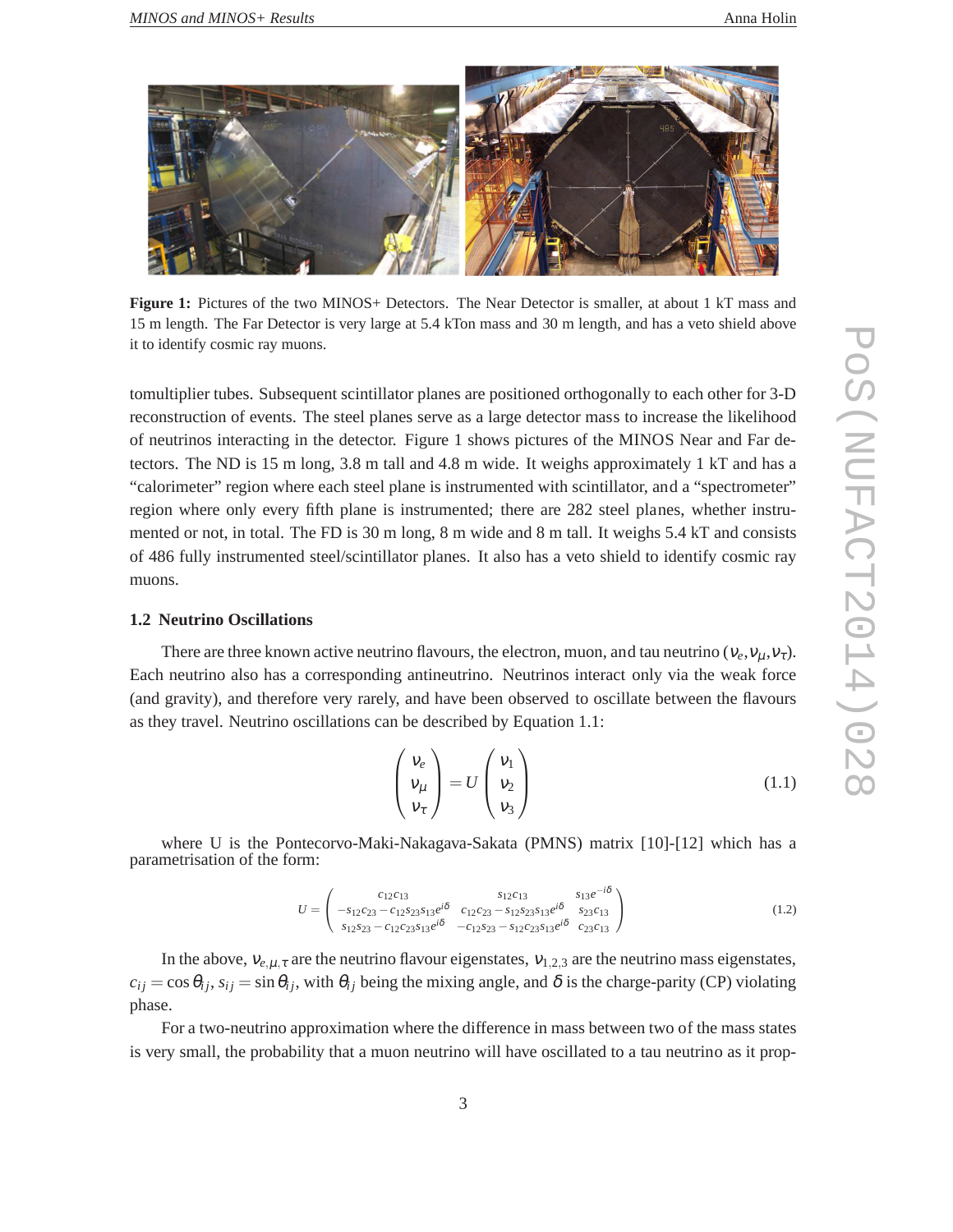agates is to first order given by:

$$
P_{v_{\mu}\to v_{\tau}} = \sin^2 2\theta \sin^2 \left(\frac{1.27\Delta m^2 L}{E}\right)
$$
 (1.3)

where *L* is the baseline in km, *E* is the neutrino energy in GeV, and  $\Delta m^2$  is the mass squared difference between the two effective flavour states in  $eV^2/c^4$ . Three-flavour neutrino oscillations are actually parametrised using two mass squared differences -  $\Delta m_{21}^2$  (solar sector) and  $\Delta m_{32}^2$  (atmospheric sector), three mixing angles -  $\theta_{12}$ ,  $\theta_{13}$ , and  $\theta_{23}$ , and a Charge Parity violating phase δ. As the  $θ$ <sub>13</sub> angle has now been measured by the Daya Bay [13], Double Chooz [14] and RENO [15] experiments to be  $\approx 9^{\circ}$ , it can no longer be treated as negligible, and the full three-flavour framework has been adopted by MINOS for oscillation measurements. Currently the outstanding unknowns in the standard neutrino oscillations framework are the neutrino mass hierarchy (whether the mass state  $m_3$  is heavier or lighter than the  $m_1-m_2$  mass state "doublet"), the CP violating phase δ, and the precise value of the mixing angle  $θ_{23}$ , including the octant of the sin<sup>2</sup>  $θ_{23}$  term.

#### **1.3 Sterile Neutrinos**

Though LEP has measured the number of light neutrinos to be  $2.984 \pm 0.008$  [16] <sup>1</sup> there is still the possibility that there are sterile neutrinos that do not interact via the weak force. There could be a fourth (or more) neutrino mass state that oscillates together with the standard active neutrinos but cannot be detected via normal charged current (CC) and neutral current (NC) interactions. For example, assuming a simple 3+1 model, this could lead to the observation of additional neutrino disappearance depending on the value of the third mass squared difference term ∆*m*<sup>2</sup><sub>43</sub>. There would also be additional mixing angles  $\theta_{14}$ ,  $\theta_{24}$  and  $\theta_{34}$ .

Sterile neutrinos could explain some of the anomalies seen in the neutrino sector such as the LSND [18] and MiniBooNE [19] results, but so far the evidence has been inconclusive with tension between appearance and disappearance results.

#### **2. Results**

#### **2.1 Standard Oscillations Three-Flavour Results**

New results are presented for the combined three-flavour analysis using  $v_{\mu}$  disappearance data, <sup>ν</sup>*<sup>e</sup>* appearance data, and an increased atmospheric event sample of 48.7 kT-years. As in the previous results from this analysis [6], the full MINOS beam data set is used with a total exposure of  $10.71\times10^{20}$  protons-on-target (POT) of neutrino-dominated mode beam data, and 3.36 $\times10^{20}$  POT of antineutrino-enhanced beam mode data. The larger atmospheric event sample used here corresponds to a 28% increase on the previous analysis, which used 37.88 kT-years of data.

For the  $v_{\mu}$  beam data, CC interactions are selected by requiring that there be a muon track and applying a k-Nearest-Neighbor algorithm [20] using various muon track variables related to energy deposition and topology of the track. Both a contained-vertex (fiducial volume) sample is selected for the beam muon neutrino events and a non-fiducial muon sample, with vertices outside the detector. A special selection is also applied to select a sample of muon antineutrino events

<sup>&</sup>lt;sup>1</sup>This number has since been revised slightly downward to  $2.92 \pm 0.05$  [17].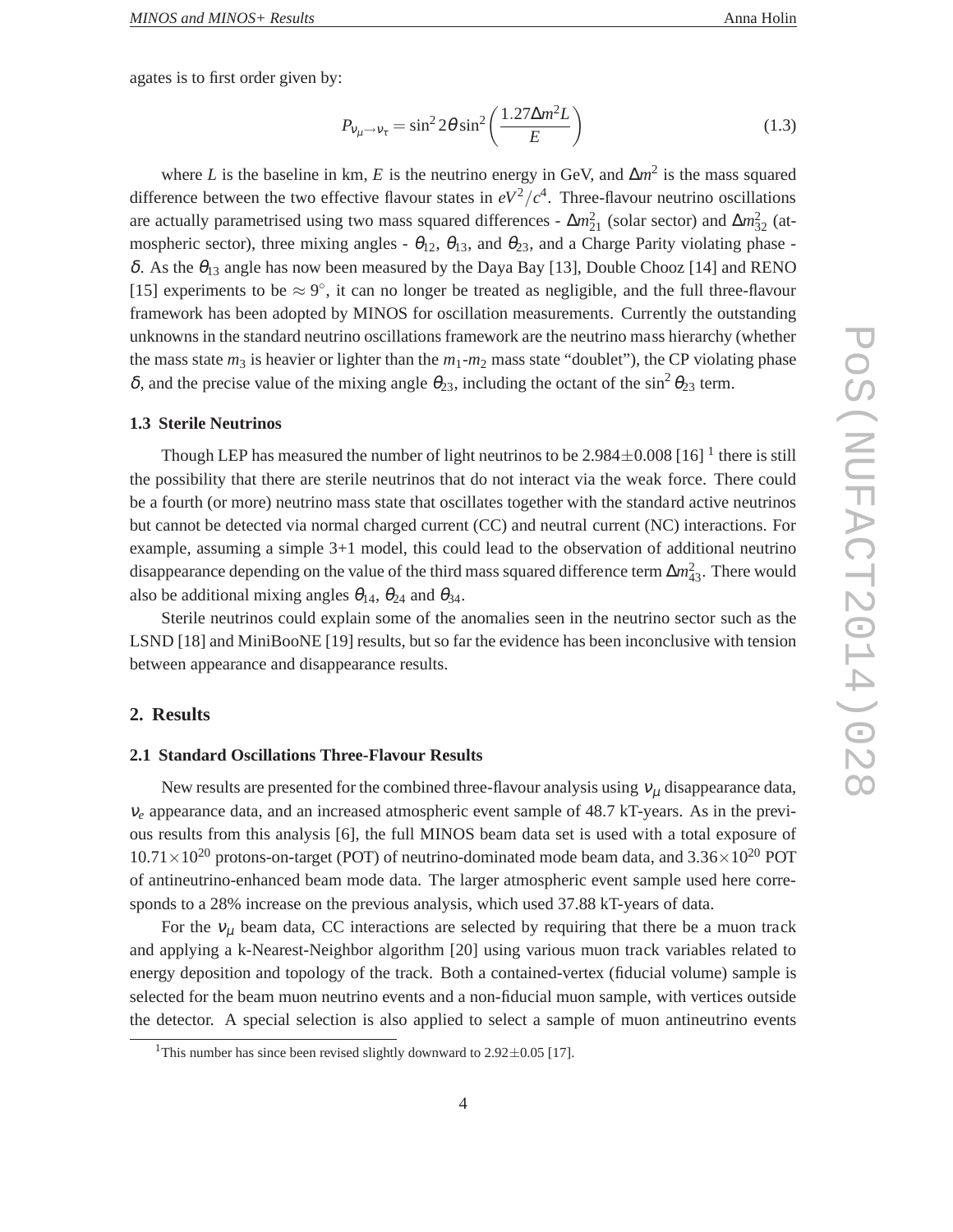

**Figure 2:** Main Samples used in Combined Analysis. MINOS beam data are shown in the top row, and the combined MINOS and MINOS+ atmospheric data for contained-vertex and anti-fiducial samples of neutrinos and antineutrinos are shown in the middle and bottom rows. The distributions of atmospheric neutrinos are plotted as a function of zenith angle and separated into bins of reconstructed neutrino energy. The observed data (black points) are compared with the prediction for no oscillations in gray and the best fit three-flavour oscillations in red. The cosmic ray background is shown in blue while the NC background is shown in gray.

in the neutrino beam, and to select muon antineutrinos in the antineutrino-enhanced beam. For the <sup>ν</sup>*<sup>e</sup>* beam data, CC events are selected using a library-event-matching (LEM) algorithm, which compares shower events to large samples of tens of millions of NC background and CC-<sup>ν</sup>*<sup>e</sup>* signal events in order to determine whether a given event is CC-<sup>ν</sup>*e*-like [5]. To include atmospheric neutrinos and distinguish them from cosmic ray background events in the combined analysis, several different categories of events are analysed (see [21] for detail). The two main sample categories are contained-vertex events and non-fiducial (upward going or horizontal muon track) events. The FD veto-shield helps in reducing the background cosmic ray muon events by checking for coincidences between hits in the shield and the selected tracks. The contained-vertex and non-fiducial atmospheric neutrino samples are further split into muon neutrino and antineutrino samples using track curvature, and into different energy slices. Finally, an atmospheric shower selection is also included in the combined analysis. A summary of the muon neutrino spectra used in this analysis is shown in Fig. 2.

In the final fit, the  $\Delta m_{32}^2$ ,  $\theta_{23}$ , and  $\delta_{CP}$  parameters are left unconstrained.  $\theta_{13}$  is fit as a nuisance parameter and constrained by the reactor results  $(\sin^2 \theta_{13} = 0.0242 \pm 0.0025)$ . The solar mixing parameters are fixed to  $\Delta m_{21}^2$ =7.54×10<sup>-5</sup> eV<sup>2</sup> and sin<sup>2</sup>  $\theta_{12}$ =0.307. Systematic uncertainties are taken care of by the inclusion of 32 different nuisance parameters in the fit. Due to the separating of the neutrino and antineutrino samples, the combined analysis is sensitive to the neutrino mass hierarchy, the value of  $\delta_{CP}$ , the octant of  $\theta_{23}$ , and the value of  $\theta_{13}$ . The calculations of oscillation probabilities in this analysis use the full three-flavour PMNS matrix calculations, with the inclusion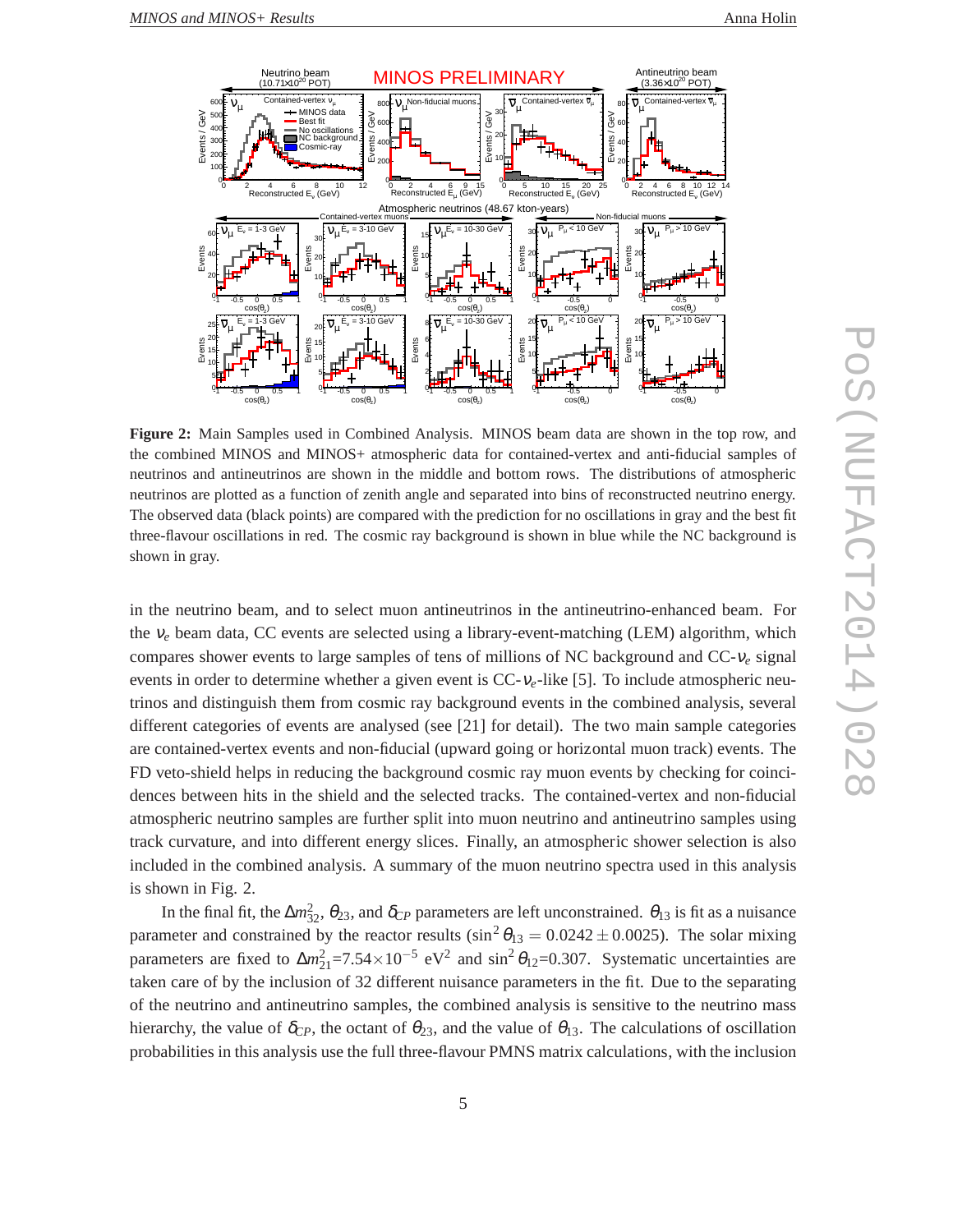| Data Set                                            | No Osc. Pred. | With Osc. Pred. | <b>Observed Events</b> |
|-----------------------------------------------------|---------------|-----------------|------------------------|
| $v_{\mu}$ from $v_{\mu}$ beam                       | 3201          | 2496            | 2579                   |
| $\bar{v_u}$ from $v_u$ beam                         | 363           | 319             | 312                    |
| Non-fiducial $v_{\mu}$ from $v_{\mu}$ beam          | 3197          | 2807            | 2911                   |
| Atm. contained-vertex $v_{\mu}$ and $\bar{v_{\mu}}$ | 1414          | 1024            | 1134                   |
| Atm. non-fiducial $\mu^+$ and $\mu^-$               | 732           | 575             | 590                    |
| Atm. showers                                        | 932           |                 | 899                    |

**Table 1:** Summary of Numbers of Events for the Combined Three-Flavour Analysis.



**Figure 3:** Contours and Profiles from Fit to 48.67 kT-years of atmospheric data combined with disappearance and appearance data from the MINOS beam. Left panels shows 68% and 90% confidence limits in  $(\Delta m_{32}^2, \sin^2 \theta_{23})$  calculated for normal hierarchy (top) and inverted hierarchy (bottom). Right panels show log-likelihood profiles for each hierarchy plotted for Δm<sup>2</sup> (top right) and sin<sup>2</sup> θ<sub>23</sub> (bottom right). The best fit is indicated by the star and occurs in the inverted hierarchy at  $\Delta m_{32}^2 = -2.37 \times 10^{-3} \text{ eV}^2$  and  $\sin^2 \theta_{23} = 0.43$ .

of the MSW [22]-[23] effect. For the beam events, the ND is used to predict the FD event spectra.

A summary of the numbers of events selected in the combined three-flavour analysis is presented in Table 1. The fit obtains a best fit value for the atmospheric mass squared difference of  $\Delta m_{32}^2 = 2.34_{-0.09}^{+0.09} \times 10^{-3}$  eV<sup>2</sup>, and for the mixing angle parameter sin<sup>2</sup>  $\theta_{23} = 0.43_{-0.04}^{+0.16}$  in the case of the normal mass hierarchy. The fit calculates values of  $\Delta m_{32}^2 = 2.37_{-0.07}^{+0.11} \times 10^{-3}$  eV<sup>2</sup> and  $\sin^2 \theta_{23} = 0.43^{+0.19}_{-0.05}$  in the case of the inverted mass hierarchy. The 90% confidence limits (C.L.) for the sin<sup>2</sup>  $\theta_{23}$  parameter are  $0.37 < \sin^2 \theta_{23} < 0.64$  in the case of the normal mass hierarchy, and  $0.36 < \sin^2 \theta_{23} < 0.65$  in the case of the inverted mass hierarchy. The best-fit contours are shown in Fig. 3 and show a slight preference for the inverted hierarchy and the lower octant of  $\theta_{23}$ . A comparison of the MINOS(+) results with the T2K experiment results [24] are shown in Fig. 4. The MINOS(+) results represent the most precise measurement of ∆*m*<sup>2</sup><sub>32</sub> to date. In the future, it should be possible to combine MINOS $(+)$  and NOvA data together (when the latter becomes available) to achieve even more precise results and cut into the  $\theta_{23}$  octant and neutrino mass hierarchy phase space.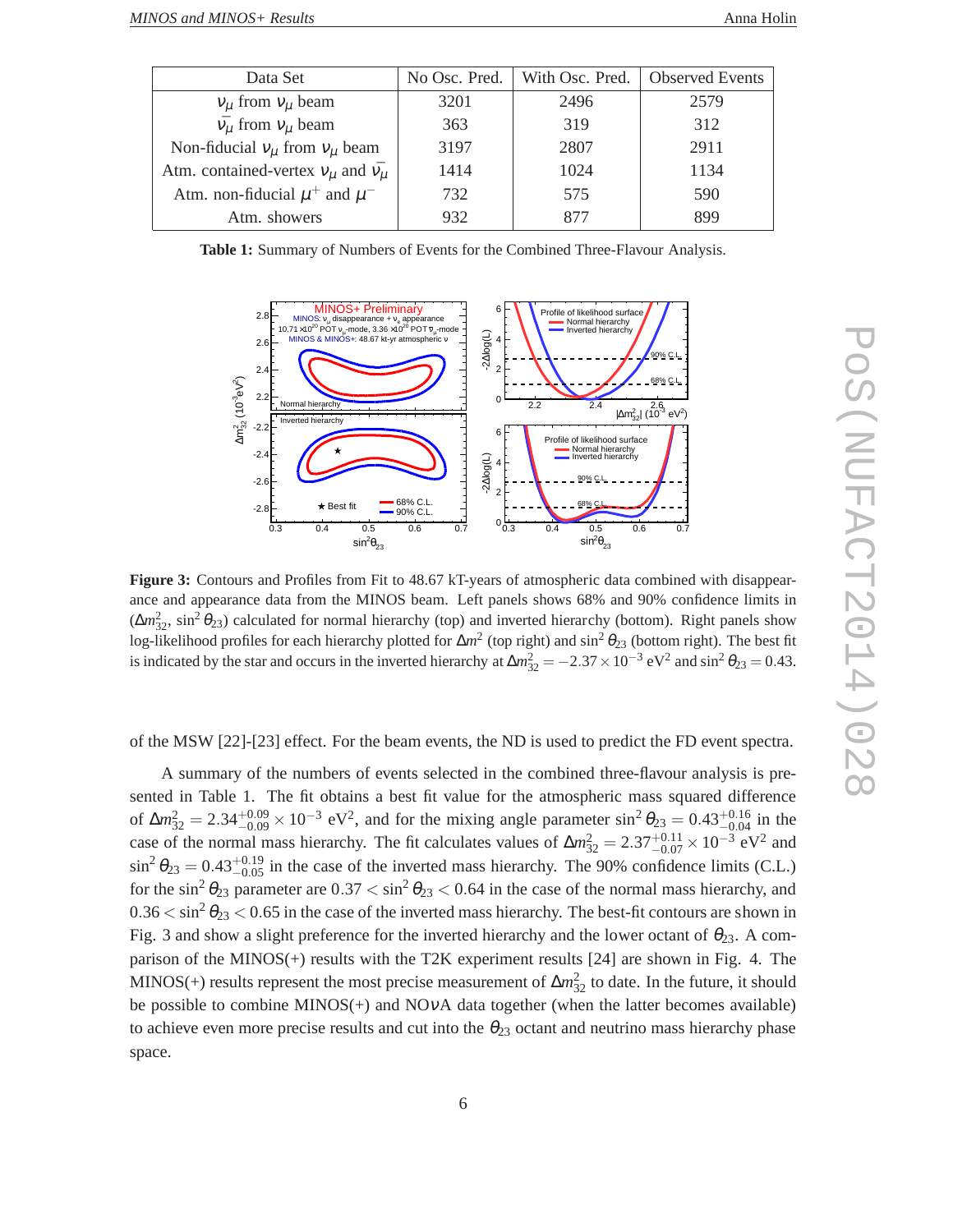

**Figure 4:** Comparison of contours from the MINOS(+) combined analysis in  $\Delta m_{32}^2 / \sin^2 \theta_{23}$  space with T2K experiment results [24].

#### **2.2 New MINOS+ Data**

The upgraded NuMI beam restarted on the fourth of September 2013 in ME mode and data from a total beam exposure of  $1.68 \times 10^{20}$  POT is used for the MINOS+ spectra shown in this paper. The new MINOS+ data are presented in Fig. 5 together with the ratios to no oscillations. The oscillations prediction comes from the best-fit results presented in the previous section. The MINOS+ data are consistent with the MINOS oscillation results. The neutrino data sample contains 1037 events with an oscillated (unoscillated) prediction of 1088 (1255) events. The antineutrino sample contains 48 events, with an oscillated (unoscillated) prediction of 47 (52) events.

#### **3. MINOS Sterile Neutrino Results**

MINOS uses the simple 3+1 model for its sterile neutrino results. Essentially it looks for distortions from a three-flavour formalism. There are three different regimes in which MINOS is sensitive to a fourth sterile neutrino. For small  $\Delta m_{43}^2 \lesssim 0.1 \text{ eV}^2$ , in the "slow" sterile oscillations regime, spectrum disortions are expected well above the standard oscillations maximum in the FD, with no effect in the ND. For medium values of 0.1 eV<sup>2</sup>  $\lesssim \Delta m_{43}^2 \lesssim 1$  eV<sup>2</sup>, in the "intermediate" regime, sterile oscillations at the FD become fast and average out and result in a counting experiment, still without effect in the ND. For large  $\Delta m_{43}^2 \gtrsim 1$  eV<sup>2</sup> however, in the "rapid" sterile oscillations regime, there are rapid oscillations at the FD which average out, and in addition there is an oscillations effect in the ND which affects the extrapolation to the FD.

In order to account for ND distortions of the spectrum due to sterile neutrino oscillations, MINOS looks at the Far/Near ratio for both the CC and NC events and fits the oscillated F/N ratio directly to the F/N data ratio using a  $\chi^2$  function. It fits for several parameters:  $\Delta m_{32}^2$ ,  $\theta_{23}$ ,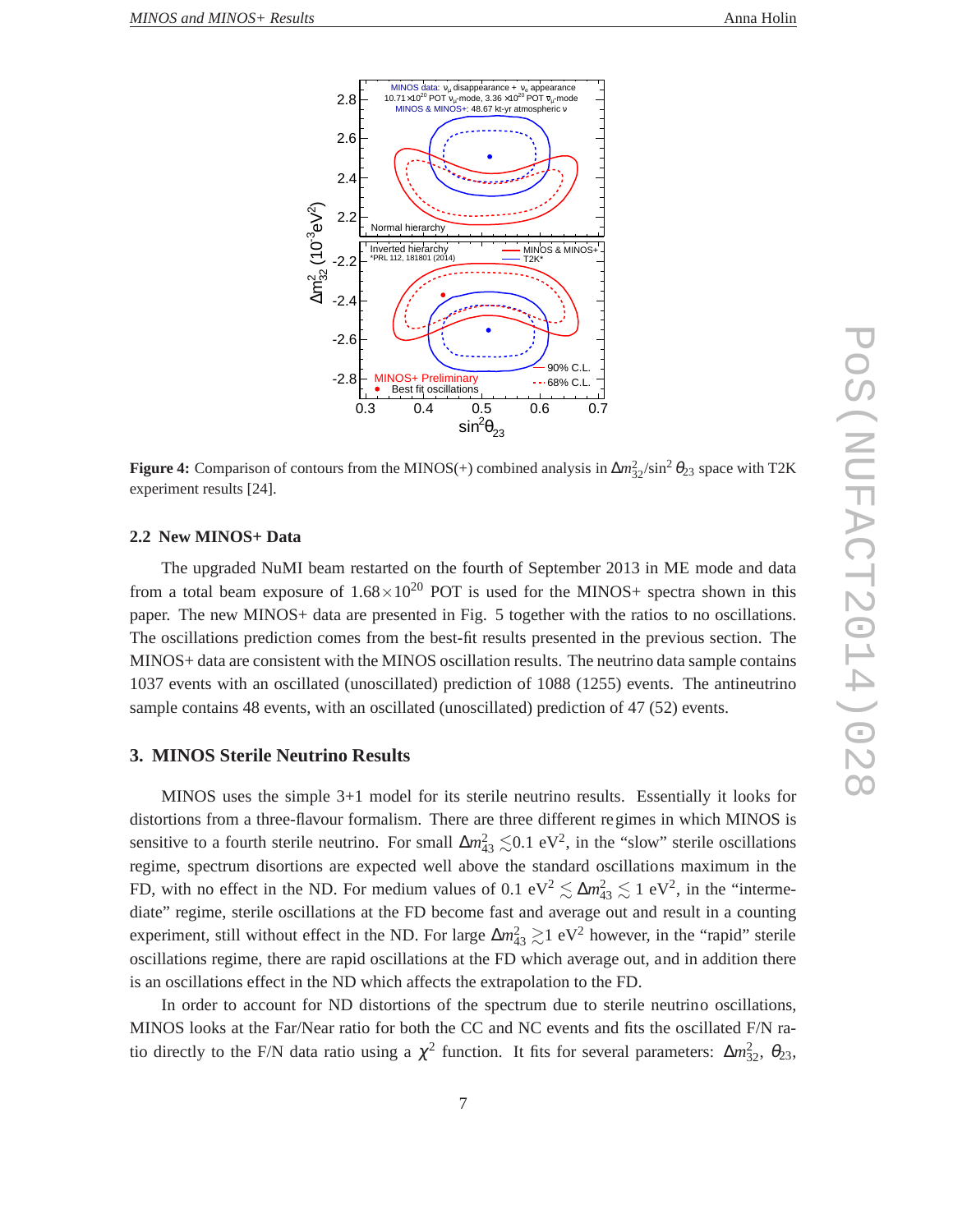

**Figure 5:** Reconstructed Energy Spectra and Ratios to No Oscillations for MINOS+ Far Detector Selected Events. Predictions are shown for no oscillations and for oscillations at the MINOS(+) best fit. The total one-sigma systematic error is shown for the oscillated prediction. The left panels show the MINOS+ data on its own, and the right panels show the MINOS+ data combined with the MINOS beam data.

 $\Delta m_{43}^2$ , θ<sub>24</sub> and θ<sub>34</sub>. Systematic uncertainties are reassessed, including beam systematic uncertainties which become more important due to the possible ND oscillations for large values of  $\Delta m_{43}^2$ . Covariance matrices are used to include a total of 26 different systematic uncertainties in the fit, and the Feldman-Cousins approach is used to correct the log-likelihood surfaces [25]. For the results shown here, the full MINOS LE neutrino-dominated beam mode data set of  $10.56 \times 10^{20}$  POT is used.

Fig. 6 shows a comparison of the FD data with the standard three-flavour prediction for the full MINOS LE neutrino-mode beam sample, including the corresponding Far/Near ratios. 2721  $v_{\mu}$ -CC-like events, and 1221 NC-like events, are observed in the FD. After the final fit of the Far/Near predictions to the Far/Near data, MINOS gives the world's strongest constraint on muon neutrino to sterile neutrino oscillations for  $\Delta m_{43}^2 \lesssim 1 \text{ eV}^2$ . The corresponding contours can be seen in Fig. 7. Moving forward, additional neutrino data from MINOS+, and also data in antineutrino-enhanced beam mode will provide even better limits for the sterile neutrino disappearance analysis.

#### **4. Summary**

The MINOS experiment has been reborn as the new MINOS+ experiment in the upgraded ME NuMI beam. It started taking data in September 2013 and has already contributed to the standard oscillations three-flavour analysis with additional atmospheric neutrinos data. This combined three-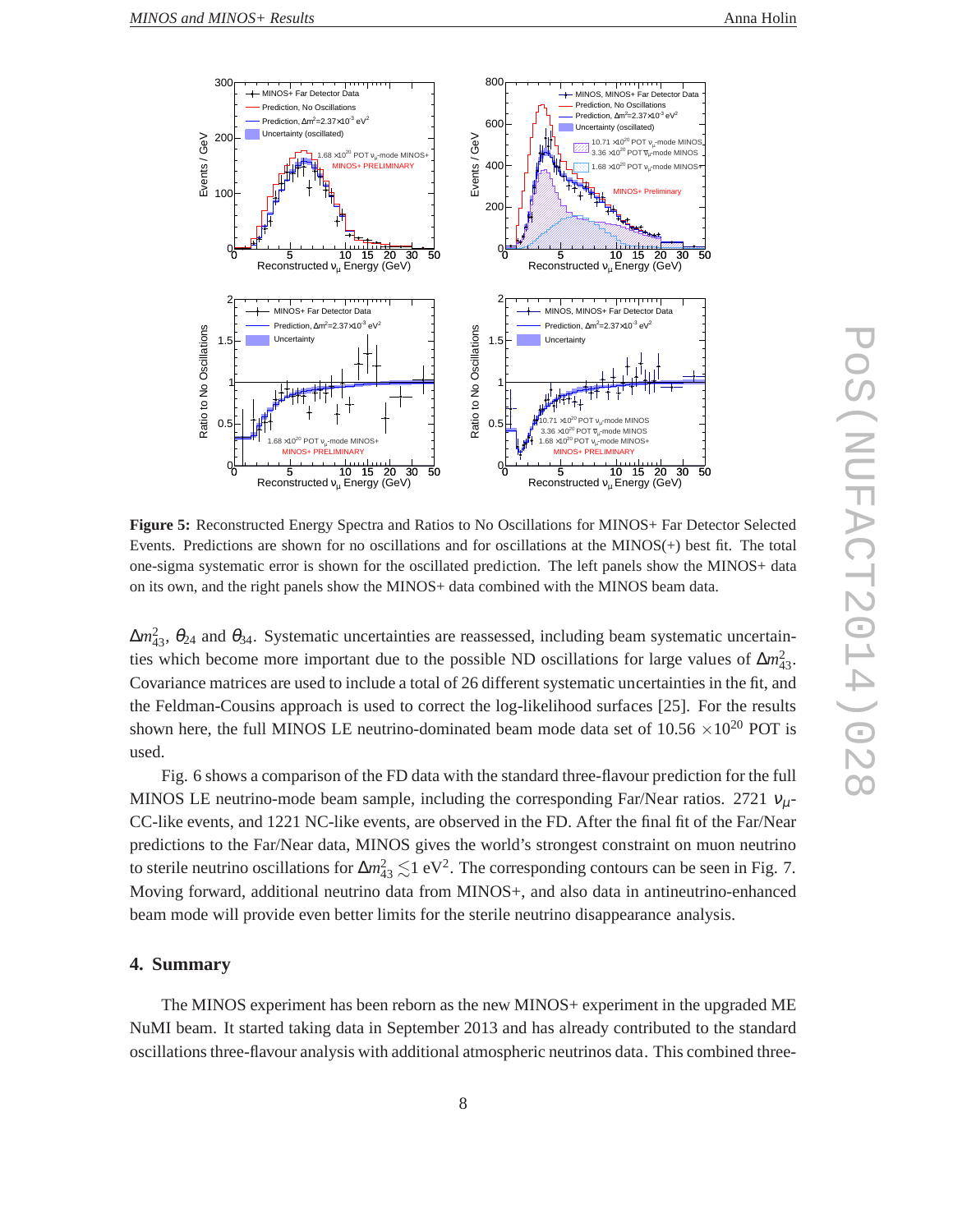

**Figure 6:** Far Detector Spectra Comparison for the MINOS Sterile Analysis. This graph shows a comparison of the FD Charge Current and Neutral Current event data spectra in black to the MINOS three-flavour best-fit prediction in red. The red bands represent systematic uncertainties on the prediction. Various backgrounds are shown in colour. The Far/Near ratios for both data and prediction are also shown for both samples. The prediction is fit to the data Far/Near ratios to determine the oscillation parameters.



**Figure 7:** Disappearance Exclusion for Sterile Neutrino Oscillations. The 90% C.L. exclusion limit in ∆*m* 2 43 and  $\sin^2(2\theta_{24})$  space is shown in black for the total MINOS neutrino exposure of  $10.56 \times 10^{20}$  POT. Other experiment results are shown in colour. MINOS sets the world's best limit over several orders of magnitude in  $\Delta m_{43}^2$ .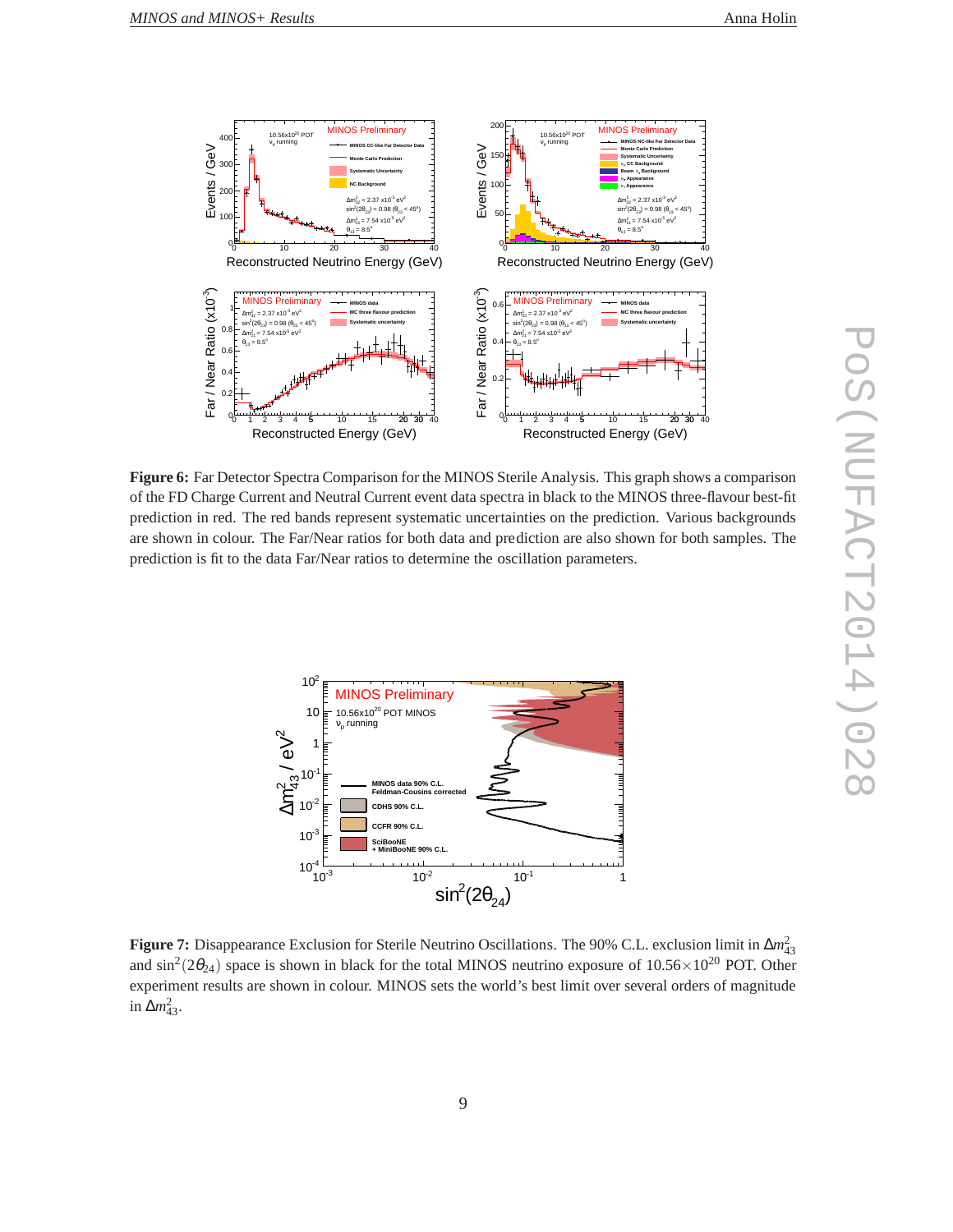flavour analysis obtains the atmospheric parameter best-fit point of  $\Delta m_{32}^2 = 2.37_{-0.07}^{+0.11} \times 10^{-3}$  eV<sup>2</sup> and  $\sin^2 \theta_{23} = 0.43^{+0.19}_{-0.05}$  in the inverted hierarchy phase space. The data shows a slight preference for the inverted hierarchy and the lower octant of  $\theta_{23}$ . A first look at the new MINOS+ beam data is shown and is consistent with the updated results from the standard oscillations analysis. Finally, new MINOS results for the search for sterile neutrinos are presented and new constraints are placed on the possible phase-space accessible to potential sterile neutrinos using neutrino disappearance.

#### **5. Acknowledgements**

This work was supported by the US DOE, the United Kingdom STFC, the US NSF, the state and University of Minnesota, and Brazil's FAPESP, CNPq and CAPES. Fermilab is operated by Fermi Research Alliance, LLC under Contract No. De-AC02-07CH11359 with the United States Department of Energy.

## **References**

- [1] P. Adamson et al., The NuMI Neutrino Beam, In Preparation, FERMILAB-PUB-15-253-AD-FESS-ND (2015).
- [2] D. G. Michael et al., Nucl. Inst. Meth. A **596**, 2, 190-228 (2008).
- [3] P. Adamson et al. (MINOS Collaboration), Phys. Rev. D **77**, 072002 (2008).
- [4] P. Adamson et al. (MINOS Collaboration), Phys. Rev. Lett. **108**, 191801 (2012)
- [5] P. Adamson et al. (MINOS Collaboration), Phys. Rev. Lett. **110**, 171801 (2013).
- [6] P. Adamson et al. (MINOS Collaboration), Phys. Rev. Lett. **112**, 191801 (2014).
- [7] MINOS+ Collaboration, Fermilab Proposal P1016 (2011).
- [8] NOνA Collaboration, Fermilab Proposal P929 (2004), hep-ex/0503053.
- [9] P.Adamson et al. (MINOS Collaboration), Phys. Rev. D **88**, 072011 (2013).
- [10] B. Pontecorvo, Sov. Phys. JETP, [Zh. Eksp. Teor. Fiz **33**, p. 549], (1957).
- [11] B. Pontecorvo, Sov. Phys. JETP, [Zh. Eksp. Teor. Fiz **53**, p. 1717], (1967).
- [12] Z. Maki, M. Nakagawa, S. Sakata, Progress of Theor. Phys. **28**, 5 (1962).
- [13] F. P. An et al. (Daya Bay), Phys. Rev. Lett. 108, 171803 (2012).
- [14] J. K. Ahn et al. (RENO), Phys. Rev. Lett. 108, 191802 (2012).
- [15] Y. Abe et al. (Double Chooz), Phys. Rev. Lett. 108, 131801 (2012).
- [16] ALEPH, DELPHI, L3, OPAL, and SLD Collaborations, and LEP Electroweak Working Group, and SLD Electroweak Group, and SLD Heavy Flavour Group, Phys. Reports **427**, 257 (2006).
- [17] K.A. Olive et al. (Particle Data Group), Chin. Phys. C **38**, 090001 (2014).
- [18] A. A. Aguilar-Arevalo et al. (LSND Collaboration), Phys. Rev. D **64**, 112007 (2001).
- [19] A. A. Aguilar-Arevalo et al. (MiniBooNE Collaboration), Phys. Rev. Lett. **110**, 161801 (2013).
- [20] R. Ospanov, Ph.D. Thesis, University of Texas at Austin (2008).

 $\infty$